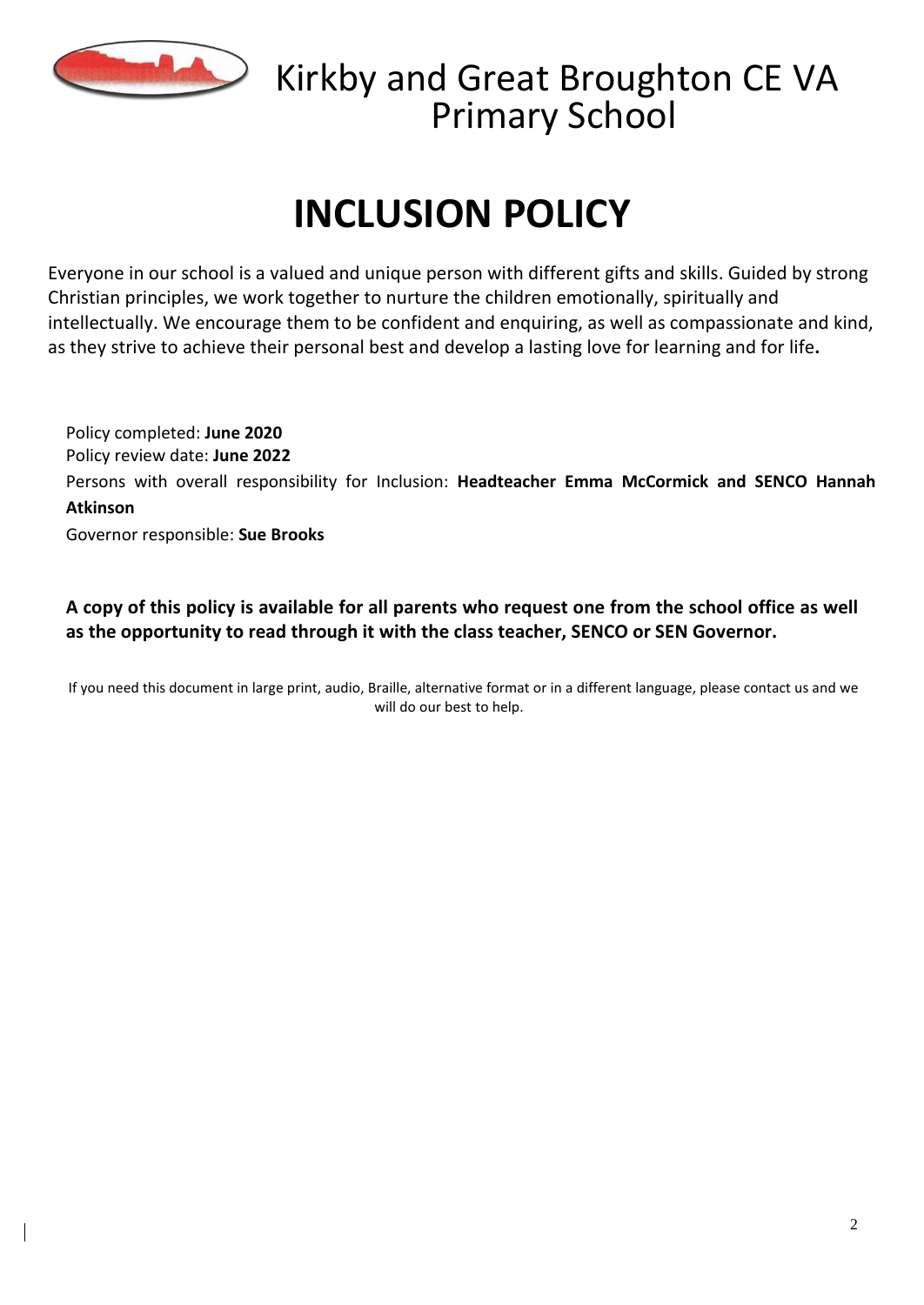#### **Love of Life,**

#### **Love of one another.**

At Kirkby and Great Broughton CE VA Primary School, we are committed to developing and celebrating the individual strengths of each child, actively encouraging them to achieve their full potential in a safe, secure and caring environment.

#### **Definition of Special Educational Needs – Code of Practice 2014**

A child or young person has SEND if they have a learning difficulty or disability which calls for special educational provision to be made for them. A child of compulsory school age or a young person has a learning difficulty or disability if they:

- a) have a significantly greater difficulty in learning than the majority of others of the same age; or
- b) have a disability which prevents or hinders them from making use of educational facilities of a kind generally provided for others of the same age in mainstream schools or mainstream post-16 institutions.

A child under compulsory school age has special educational needs if they fall within the definition at (a) or (b) above or would do so if special educational provision was not made for them.

Children must not be regarded as having a learning difficulty solely because the language or form of language of their home is different from the language in which they will be taught.

#### **SEND Local Offer (NYCC) and SEN Information Report**

The school is supported by the Local Authority to ensure that all pupils, whatever their specific needs, make the best possible progress in school. North Yorkshire Local Authority has published its Local Offer for parents/carers of children who have Special Educational Needs or a disability (SEND) and all those who support children with additional needs. Thisincludes information about services across health and social care as well as private, voluntary and community sectors. This can be found at:

[http://www.northyorks.gov.uk/article/26714/Special-educational-needs---local-offer](about:blank)

The school's SEN Information Report explains how this policy is implemented. It can be found via our school website.

#### **1. Aims and Objectives**

#### **Aims**

- We aim to provide every child with a broad and balanced curriculum which encourages them to achieve their full potential, whilst fostering their independence.
- To secure special educational provision which is additional to and different from that provided within the differentiated curriculum to respond to the four areas of special educational need:
	- o Communication & Interaction
	- o Cognition & Learning
	- o Social, Emotional and Mental Health
	- o Sensory and / or physical

#### **Objectives**

- to identify and support the needs of pupils with SEN as early as possible.
- to plan and deliver appropriate provision which overcomes barriers to learning.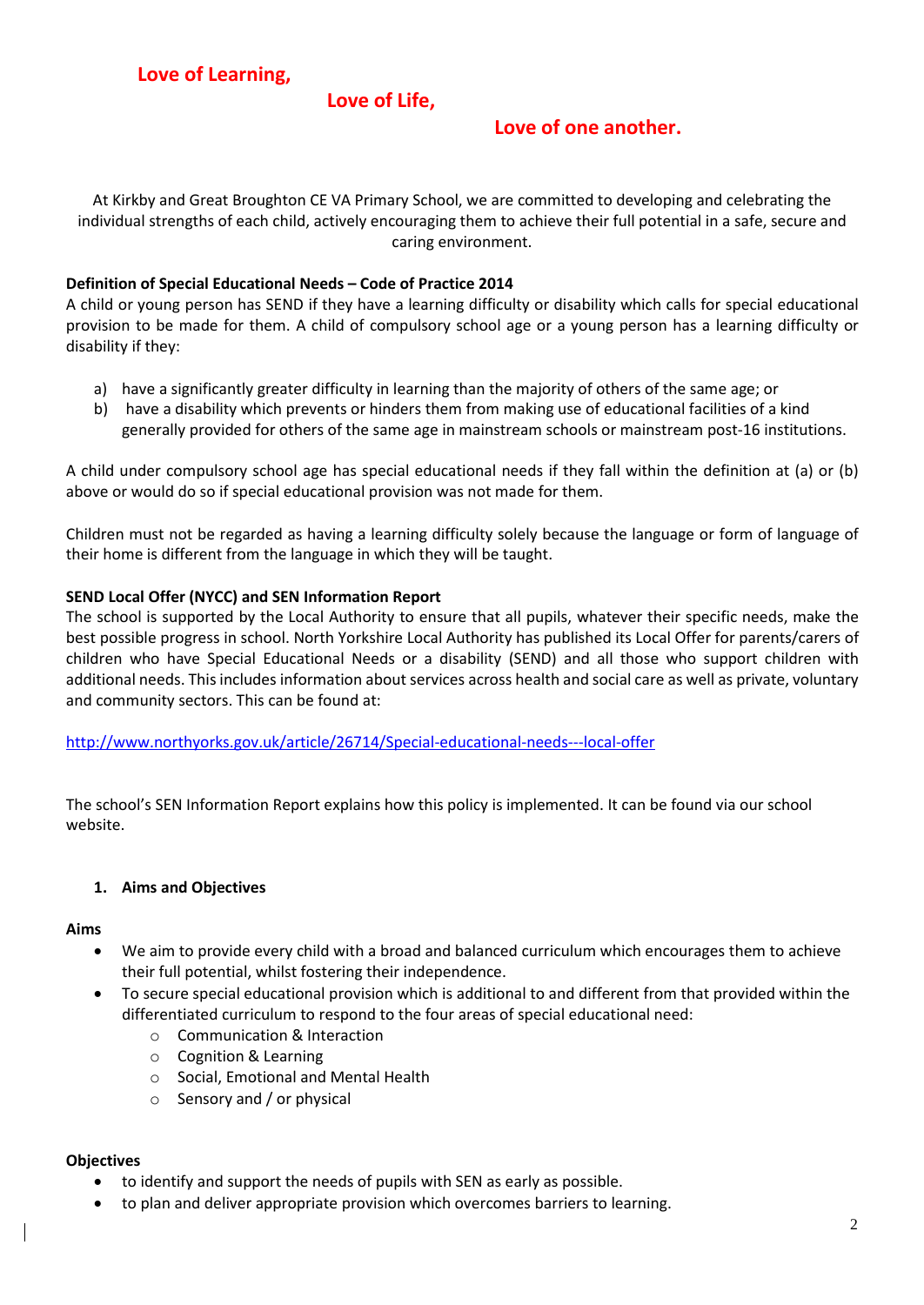- to work in partnership with parents/carers to gain a better understanding of their child and to involve them in all aspects of their child's education.
- to value the role that pupils have in assessing their own needs and planning their next steps.
- to work closely with outside agencies when a pupil's needs cannot be met by the school alone.

#### **2. Responsibility for the coordination of SEND provision**

The Headteacher has overall responsibility for the provision and progress of learners with SEND. The person responsible for overseeing and coordinating the day to day provision of education for pupils with SEND is the SENCO. The school's governing body have a responsibility to ensure provision for pupils with SEND is made in line with statutory requirements, as outlined in the SEN Code of Practice 2014.

The school's SENCO is Miss Hannah Atkinson The named Governor for SEN is Sue Brookes

#### **3. Graduated Approach to the identification of and provision for pupils' needs**

Provision for SEND is a whole school matter. All teachers are teachers of children with SEND.

Quality First Teaching

- If concerns about a pupil's rate of progress arise, a pupil is monitored closely by their class teacher in order to determine whether they may have SEN.
- The child's class teacher will take steps to provide more carefully differentiated learning opportunities to facilitate the pupil's rate of progress.
- The SENCO may be consulted for support and advice and may observe the pupil in class.
- Parents/carers will be informed fully of the circumstances under which their child is being monitored. They are encouraged to share information and knowledge with the school.
- The child is recorded by the school as being under observation due to concern by parent/carer or teacher but this does not place the child on the school's SEN register.

#### SEN Support (formerly categorised as School Action & School Action Plus)

Where it is determined that a pupil does have SEN, parents/carers will be advised of this and their consent sought to add the pupil to the school's register of SEN. The aim of formally identifying a pupil with SEN is to help the school ensure that effective provision is put in place which removes barriers to learning and accelerates the pupil's progress.

Support is provided through a four – part process:

- Assess
- Plan
- Do
- **Review**

This on-going cycle helps identify which strategies are the most effective in supporting the pupil to achieve good progress and outcomes. See Appendix 1.

#### Referral for an Education, Health and Care Plan

If a child has lifelong or complex difficulties which mean they require a significantly higher level of support, they may undergo a Statutory Assessment Process. This is usually requested by the school but can be requested by a parent. This will occur where the complexity of need or a lack of clarity around the needs of the child are such that a multi-agency approach to assessment, planning and provision is required. The decision to make a referral for an Education, Health and Care Plan will be taken at a progress review.

The application for an Education, Health and Care Plan will combine information from a variety of sources including:

- Parents / carers
- **Teachers**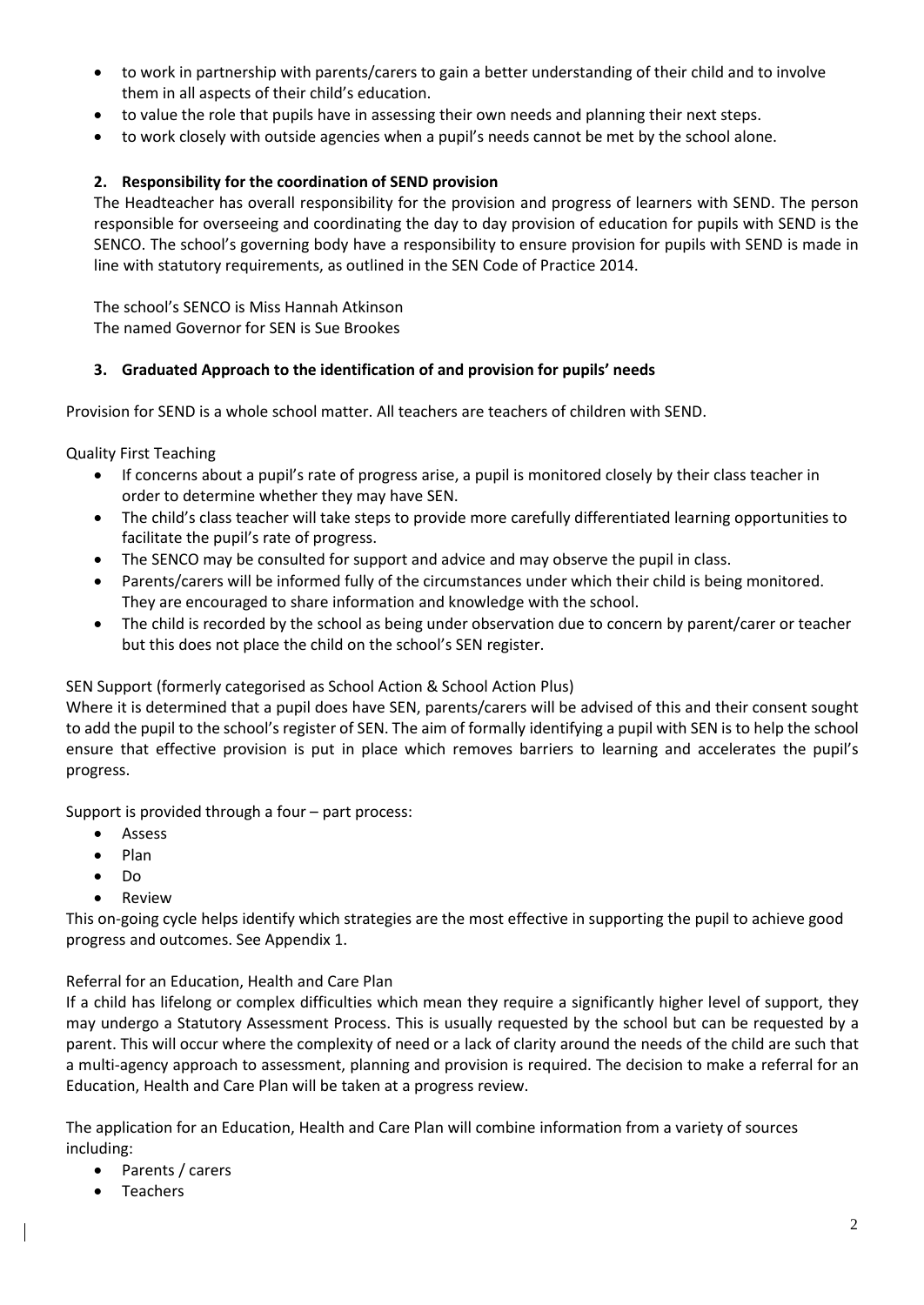- SENCO
- Social Care
- Health professionals

Information will be gathered relating to the current provision, actions that have been taken, and the preliminary outcomes of targets set. A decision will be made by a group of people from education, health and social care about whether or the child is eligible for an EHC Plan. Parents have the right to appeal against a decision not to initiate a statutory assessment leading to an EHC Plan.

Further information about EHC Plans can found via the SEND Local Offer: [http://www.northyorks.gov.uk/article/23542/SEND---local-offer](about:blank)

#### Education, Health and Care Plans [EHC Plan]

Following Statutory Assessment, an EHC Plan will be provided by North Yorkshire County Council, if it is decided that the child's needs are not being met by the level of support that is ordinarily available within the school. The school and the child's parents/carers will be involved in developing and producing the plan. Parents have the right to appeal against the content of the EHC Plan. They may also appeal against the school named in the Plan if it differs from their preferred choice. Once the EHC Plan has been completed and agreed, it will be kept as part of the pupil's formal record and reviewed at least annually by staff, parents and the pupil. The annual review enables provision for the pupil to be evaluated and, where appropriate, for changes to be put in place, for example, reducing or increasing levels of support.

#### **4. Recording of Provision**

The provision which the school makes for a pupil is recorded in the following documents:

- Intervention record
- IEP Support plan (Individual Education Plan)
- Inclusion Passport (where other agencies are involved and multi-agency reviews are held)
- Learning conversations record
- Minutes of review meetings (where the SENCO is regularly jointly involved in reviewing progress with the class teacher and parent / carer)
- Pupil voice documents

#### **5. Risk Assessments**

Risk assessments will be undertaken and recorded, where necessary, in order to ensure that pupils' access needs are met and that the safety and well-being of all are given due consideration where necessary.

#### **6. Monitoring and Evaluating the Success of SEN Provision**

Pupil progress is monitored on a termly basis. Progress is identified as that which:

- betters the child's previous rate of progress.
- closes the attainment gap between a child and their peers.
- prevents the attainment gap from widening.
- demonstrates an improvement in self-help, or personal skills.
- demonstrates an improvement in the child's social, emotional and mental well-being.

Individual Education Plans (IEPs) are reviewed and evaluated termly.

Pupils' attainment is recorded as follows:

- EYFS: using the developmental statements of the EYFS Development Matters Curriculum
- Year 1-6: using age related expectations outlined in Target Tracker
- Where pupils are not yet working within National Curriculum levels, Pre key stage levels are used to track progress from Y1.
- Where appropriate, P levels are used to record and track the progress of pupils' personal social and emotional development.

Attainment is tracked using the school's Target Tracker assessment monitoring tool.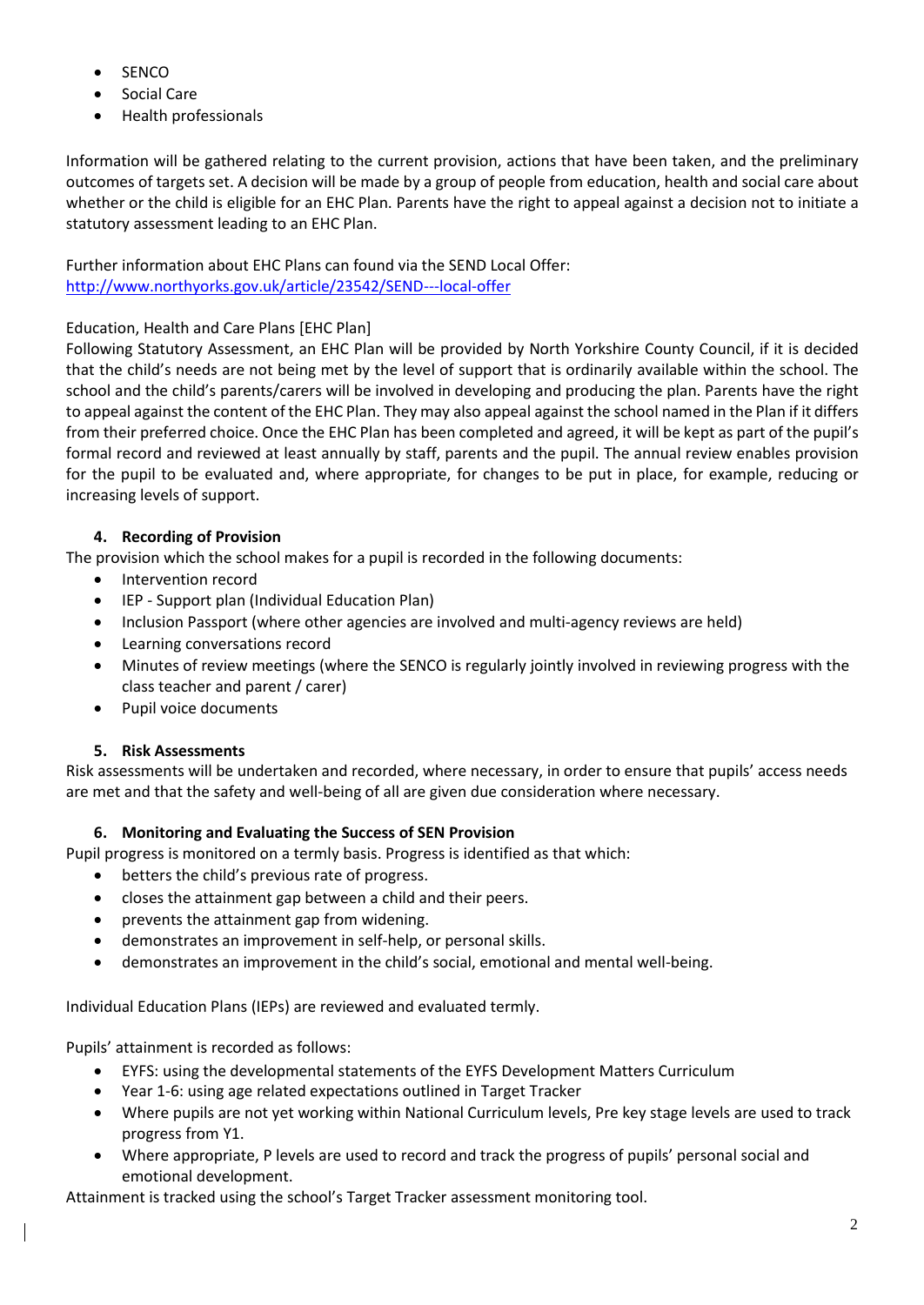#### **7. Allocation of Resources for pupils with SEND**

- The school budget, received from NYCC Local Authority, includes funds for supporting children with SEND.
- The Head Teacher decides on the budget for Special Educational Needs and Disabilities in consultation with the school governors, on the basis of needs in the school.
- The Head Teacher and the SENCO discuss all the information they have about the needs of pupils with SEND in the school, including:
	- o children receiving extra support already
	- o children requiring extra support
	- $\circ$  children who have been identified as not making as much progress as would be expected
	- Decide what resources, training and support are needed.
- All resources, training and support are reviewed termly and changes made as required.

#### **8. Facilities for Pupils with SEND**

The school complies with accessibility requirements. See SEN Information Report for further details.

#### **9. Specialist Support Services**

The school maintains effective working relationships with a variety of external support services in order to ensure it provides the best possible support for its pupils with SEN. Consent is always sought from parents/carers before referring to another professional.

#### **10. Concerns and Complaints**

If a parent/carer has any concern or complaint regarding their child, they should make an appointment to speak to the class teacher, SENCO or Headteacher as soon as possible.

Full details of our complaints procedure can be found on the school's website or by asking for a written copy of the procedure.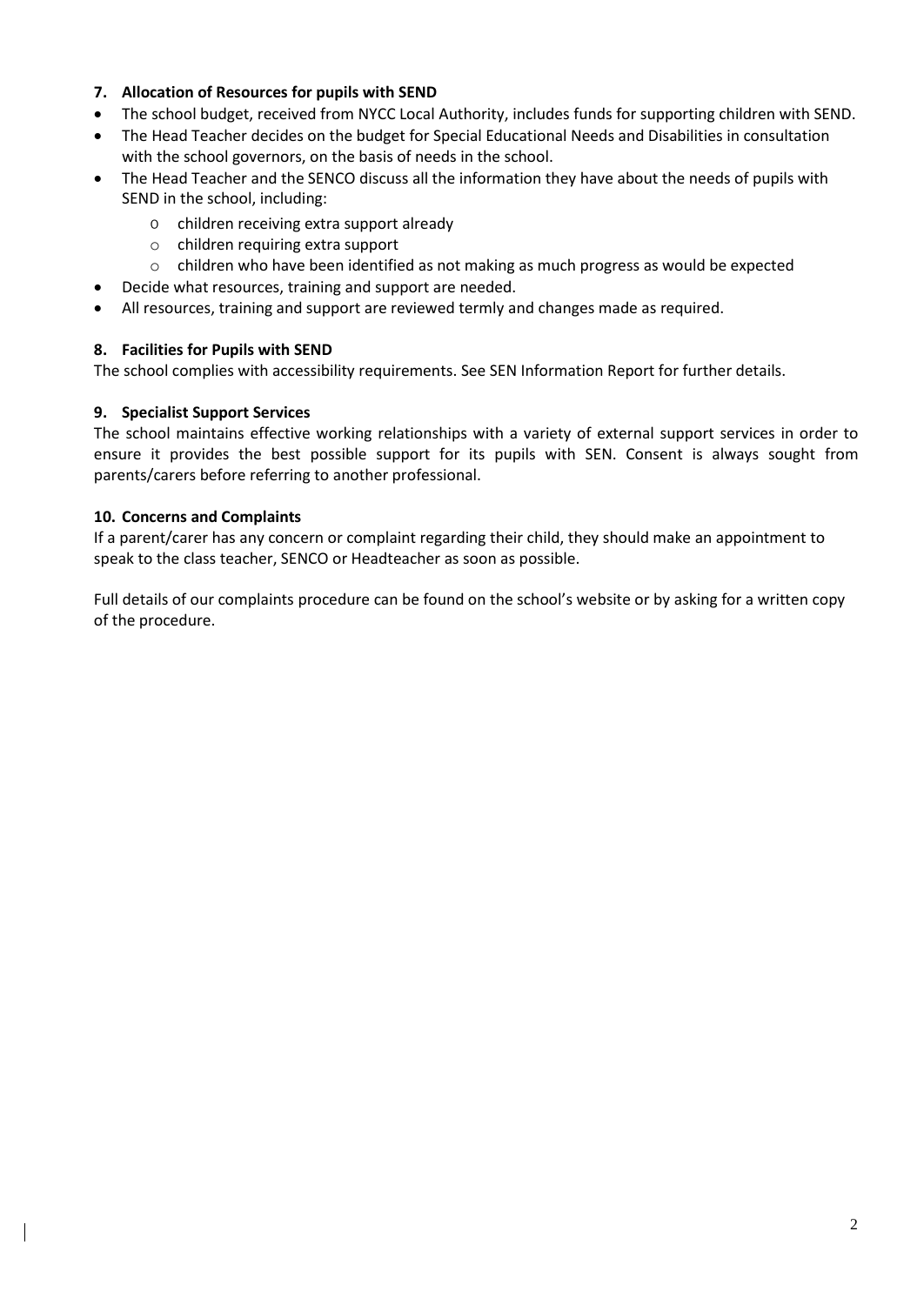#### **Appendix 1 The Four Part Support Process**

#### **Assess**

The class teacher analyses the pupil's needs based on their assessments, taking into account previous progress and attainment and the pupil's and parent's views. Where relevant, advice from external support services will also be sought and considered.

#### **Plan**

Planning will involve consultation between the teacher, support staff, parents/carers and pupils (where appropriate) and SENCO, where necessary, to agree the adjustments and support that are required, which are additional to and different from the differentiated curriculum, the impact on progress, development and/or behaviour that is expected and a clear date for review. Parental involvement at home may be sought, where appropriate, to reinforce or contribute to progress. This plan will be recorded in an Individual Target and Provision Map.

#### **Do**

The class teacher remains responsible for working with the child on a day-to-day basis. They will retain responsibility even where the interventions may involve group or one to-one teaching away from them as class teacher. They plan and assess the impact of support and interventions together with anyone else who regularly works with or supports the child, e.g. teaching assistants. Support with further assessment of the pupil's needs will be provided by the SENCO, or external support services, where necessary.

#### **Review**

Reviews will be undertaken each term and will evaluate the impact of the support and interventions. The class teacher, in consultation with the pupil, parents/carers and SENCO, if necessary, will revise the support plan. Where it is felt that a pupil no longer requires SEN Support, it will be recommended to parents/carers that the pupil is removed from the register of SEN. In such circumstances, careful monitoring of the child's progress will continue for a term, and a further joint progress review with parents/carers will be offered.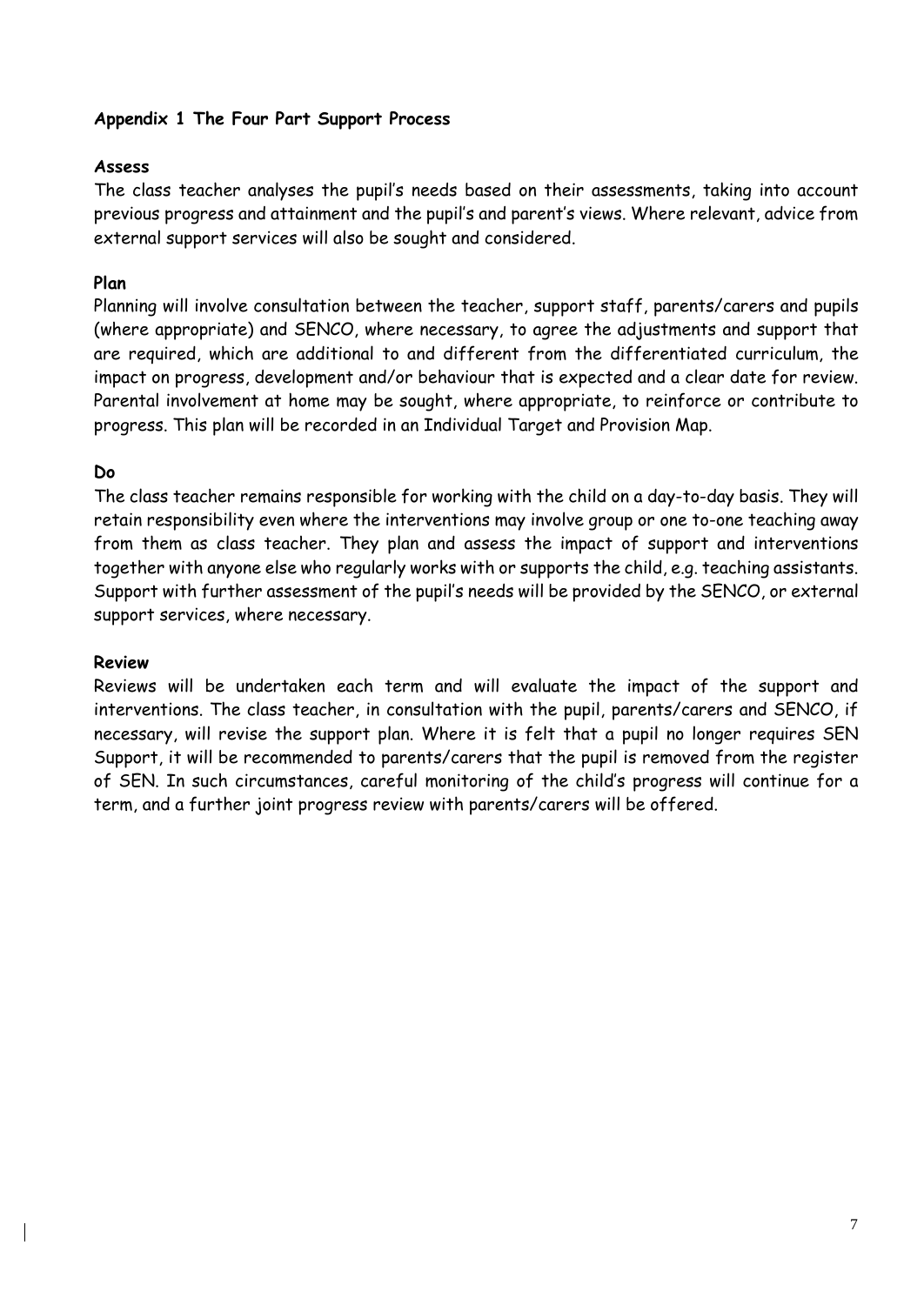## **Appendix**

 $\overline{\phantom{a}}$ 

### **2 Kirkby and Great Broughton CE VA School SEN Policy into Practice Document**

| Observation                                                                              | <b>Action</b>                                                                                                                                                                                                                           | Who                                                              |
|------------------------------------------------------------------------------------------|-----------------------------------------------------------------------------------------------------------------------------------------------------------------------------------------------------------------------------------------|------------------------------------------------------------------|
| Concern about an area of<br>pupil's early development<br>or pupil's progress.            | Complete an "At a glance" sheet and talk to<br>parent/carer.<br>Inform SENCO.<br>Monitor for half a term.<br>Evaluate out come.                                                                                                         | Class Teacher                                                    |
| SEN Support felt to be<br>needed.                                                        | Discuss with SENCO.                                                                                                                                                                                                                     | Class Teacher                                                    |
| SEN Support Registration<br>to be made.                                                  | Discuss with SENCO.<br>Seek consent from parent/carer. Liaise with<br>them and have a learning conversation.<br>Is a different intervention needed or should<br>we initiate IEP Support plan?<br>Add pupil to SEN Support Register.     | Class Teacher<br><b>SENCO</b>                                    |
| <b>Individual Education Plan</b><br>(IEP) to be completed<br>and reviewed termly.        | Seek pupil voice.<br>Share with parent and seek their views.<br>Set targets for a term with pupil and parent.<br>Begin the 4 part support process and review<br>after a term.<br>Copy of IEPs to be given to parent and SENCO.          | Class Teacher<br>with SENCO, if<br>necessary.<br>Class Teacher   |
| Concern about a lack of<br>progress in spite of<br>targeted SEN Support.                 | Discuss with SENCO.<br>Adjust provision or consider referral<br>to another agency. Seek parental<br>consent for referral to external<br>agency. Contact external agency and<br>complete referral.<br>Initiate Pupil Inclusion Passport. | Class Teacher &<br><b>SENCO</b>                                  |
| Assessment of pupil's<br>needs is required in<br>greater depth.                          | Use the frameworks to determine level of<br>needs.                                                                                                                                                                                      | SENCO, Class<br>Teacher, parents and<br>any agencies involved.   |
| Concern that the<br>school's resources are<br>insufficient to meet<br>the pupil's needs. | Consider making a Request for an EHC Plan.                                                                                                                                                                                              | SENCO, together<br>with parents and<br>all<br>agencies involved. |